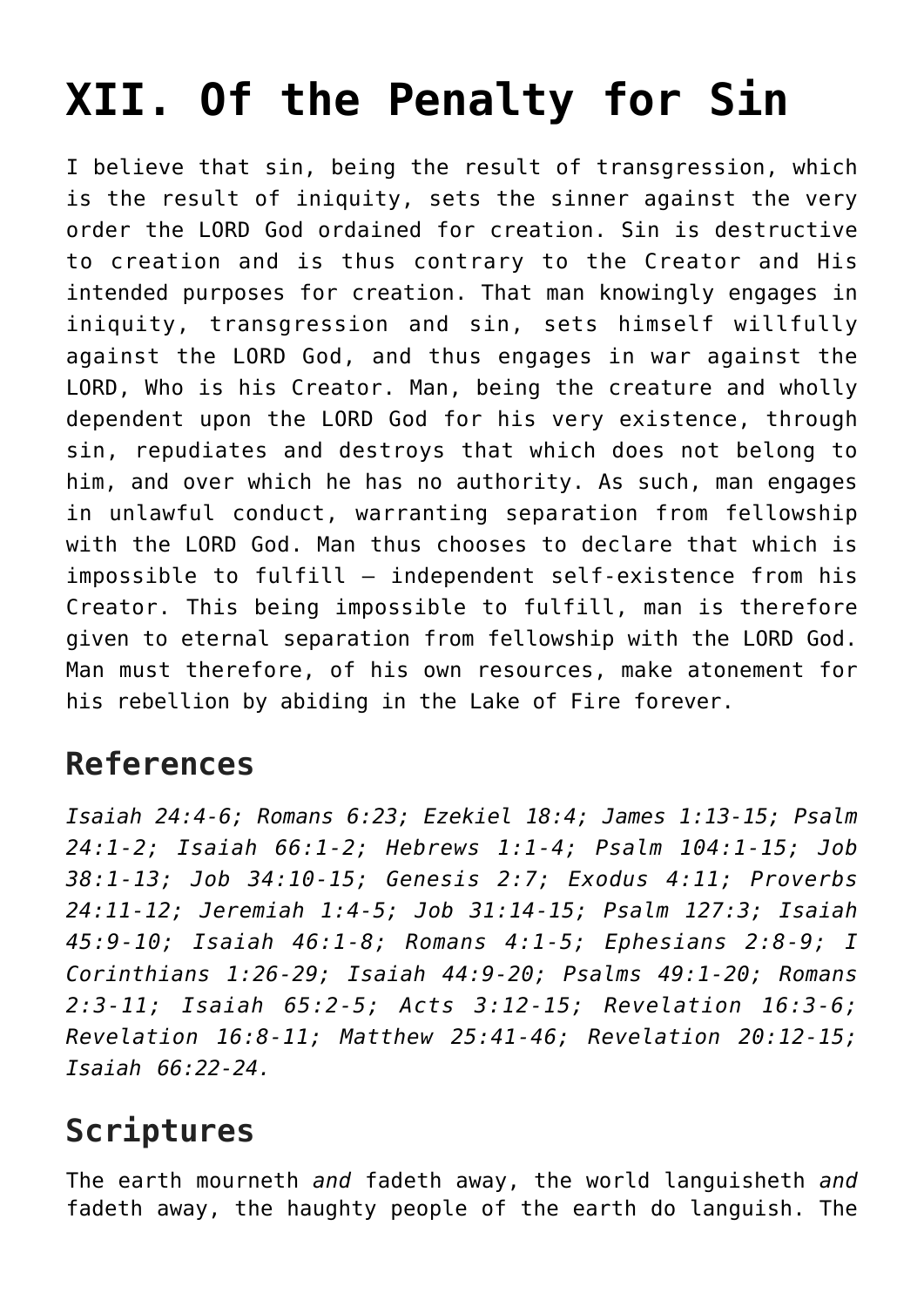earth also is defiled under the inhabitants thereof; because they have transgressed the laws, changed the ordinance, broken the everlasting covenant. Therefore hath the curse devoured the earth, and they that dwell therein are desolate: therefore the inhabitants of the earth are burned, and few men left. *(Isaiah 24:4-6)*For the wages of sin *is* death; but the gift of God *is* eternal life through Jesus Christ our Lord. *(Romans 6:23)*Behold, all souls are mine; as the soul of the father, so also the soul of the son is mine: the soul that sinneth, it shall die. *(Ezekiel 18:4)* Let no man say when he is tempted, I am tempted of God: for

God cannot be tempted with evil, neither tempteth he any man: But every man is tempted, when he is drawn away of his own lust, and enticed. Then when lust hath conceived, it bringeth forth sin: and sin, when it is finished, bringeth forth death. *(James 1:13-15)*

The earth *is* the LORD'S, and the fulness thereof; the world, and they that dwell therein. For he hath founded it upon the seas, and established it upon the floods. *(Psalm 24:1-2)*

Thus saith the LORD, The heaven *is* my throne, and the earth *is* my footstool: where *is* the house that ye build unto me? and where *is* the place of my rest? For all those *things* hath mine hand made, and all those *things* have been, saith the LORD: but to this *man* will I look, *even* to *him that is* poor and of a contrite spirit, and trembleth at my word. *(Isaiah 66:1-2)*

God, who at sundry times and in divers manners spake in time past unto the fathers by the prophets, Hath in these last days spoken unto us by *his* Son, whom he hath appointed heir of all things, by whom also he made the worlds; Who being the brightness of *his* glory, and the express image of his person, and upholding all things by the word of his power, when he had by himself purged our sins, sat down on the right hand of the Majesty on high; Being made so much better than the angels, as he hath by inheritance obtained a more excellent name than they. *(Hebrews 1:1-4)*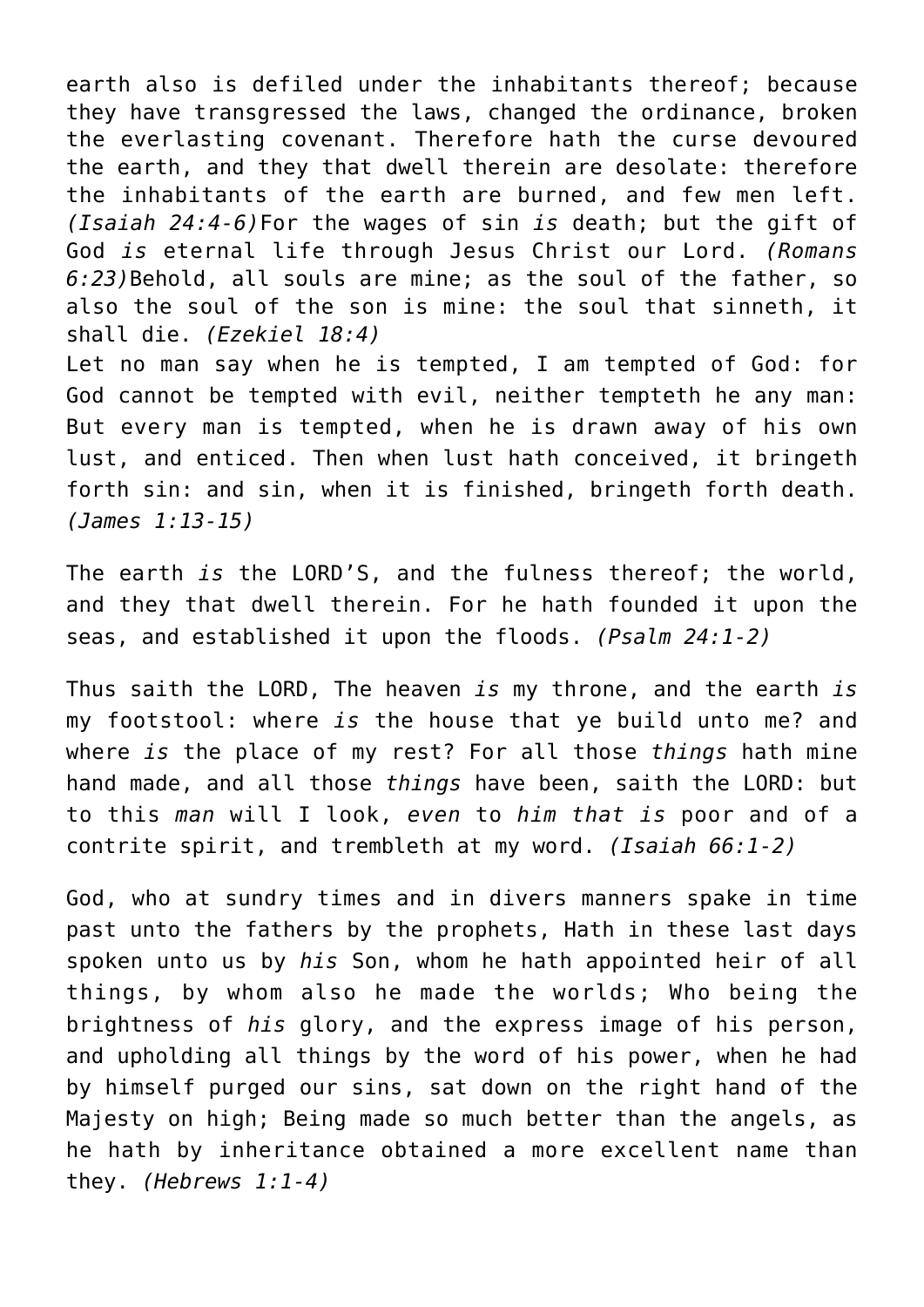Bless the LORD, O my soul. O LORD my God, thou art very great; thou art clothed with honour and majesty. Who coverest *thyself* with light as *with* a garment: who stretchest out the heavens like a curtain: Who layeth the beams of his chambers in the waters: who maketh the clouds his chariot: who walketh upon the wings of the wind: Who maketh his angels spirits; his ministers a flaming fire: *Who* laid the foundations of the earth, *that* it should not be removed for ever. Thou coveredst it with the deep as *with* a garment: the waters stood above the mountains. At thy rebuke they fled; at the voice of thy thunder they hasted away. They go up by the mountains; they go down by the valleys unto the place which thou hast founded for them. Thou hast set a bound that they may not pass over; that they turn not again to cover the earth. He sendeth the springs into the valleys, *which* run among the hills. They give drink to every beast of the field: the wild asses quench their thirst. By them shall the fowls of the heaven have their habitation, *which* sing among the branches. He watereth the hills from his chambers: the earth is satisfied with the fruit of thy works. He causeth the grass to grow for the cattle, and herb for the service of man: that he may bring forth food out of the earth; And wine *that* maketh glad the heart of man, *and* oil to make *his* face to shine, and bread *which* strengtheneth man's heart. *(Psalm 104:1-15)*

Then the LORD answered Job out of the whirlwind, and said, Who *is* this that darkeneth counsel by words without knowledge? Gird up now thy loins like a man; for I will demand of thee, and answer thou me. Where wast thou when I laid the foundations of the earth? declare, if thou hast understanding. Who hath laid the measures thereof, if thou knowest? or who hath stretched the line upon it? Whereupon are the foundations thereof fastened? or who laid the corner stone thereof; When the morning stars sang together, and all the sons of God shouted for joy? Or *who* shut up the sea with doors, when it brake forth, *as if* it had issued out of the womb? When I made the cloud the garment thereof, and thick darkness a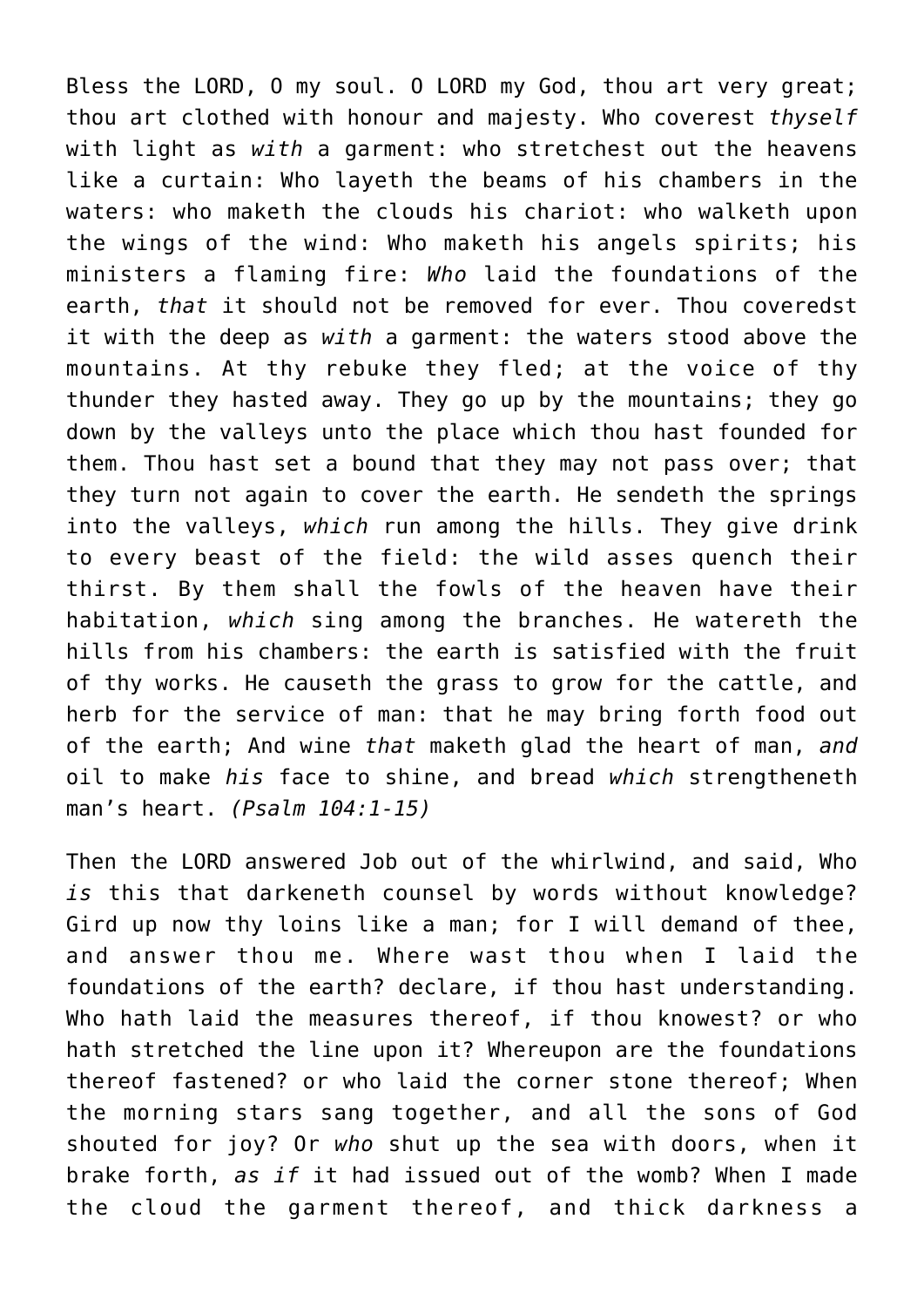swaddlingband for it, And brake up for it my decreed *place,* and set bars and doors, And said, Hitherto shalt thou come, but no further: and here shall thy proud waves be stayed? Hast thou commanded the morning since thy days; *and* caused the dayspring to know his place; That it might take hold of the ends of the earth, that the wicked might be shaken out of it? *(Job 38:1-13)*

Therefore hearken unto me, ye men of understanding: far be it from God, *that he should do* wickedness; and *from* the Almighty, *that he should commit* iniquity. For the work of a man shall he render unto him, and cause every man to find according to *his* ways. Yea, surely God will not do wickedly, neither will the Almighty pervert judgment. Who hath given him a charge over the earth? or who hath disposed the whole world? If he set his heart upon man, *if* he gather unto himself his spirit and his breath; All flesh shall perish together, and man shall turn again unto dust. *(Job 34:10-15)*

And the LORD God formed man *of* the dust of the ground, and breathed into his nostrils the breath of life; and man became a living soul. *(Genesis 2:7)*

And the LORD said unto him, Who hath made man's mouth? or who maketh the dumb, or deaf, or the seeing, or the blind? have not I the LORD? *(Exodus 4:11)*

If thou forbear to deliver *them that are* drawn unto death, and *those that are* ready to be slain; If thou sayest, Behold, we knew it not; doth not he that pondereth the heart consider *it?* and he that keepeth thy soul, doth *not* he know *it?* and shall *not* he render to *every* man according to his works? *(Proverbs 24:11-12)*

Then the word of the LORD came unto me, saying, Before I formed thee in the belly I knew thee; and before thou camest forth out of the womb I sanctified thee, *and* I ordained thee a prophet unto the nations. *(Jeremiah 1:4-5)*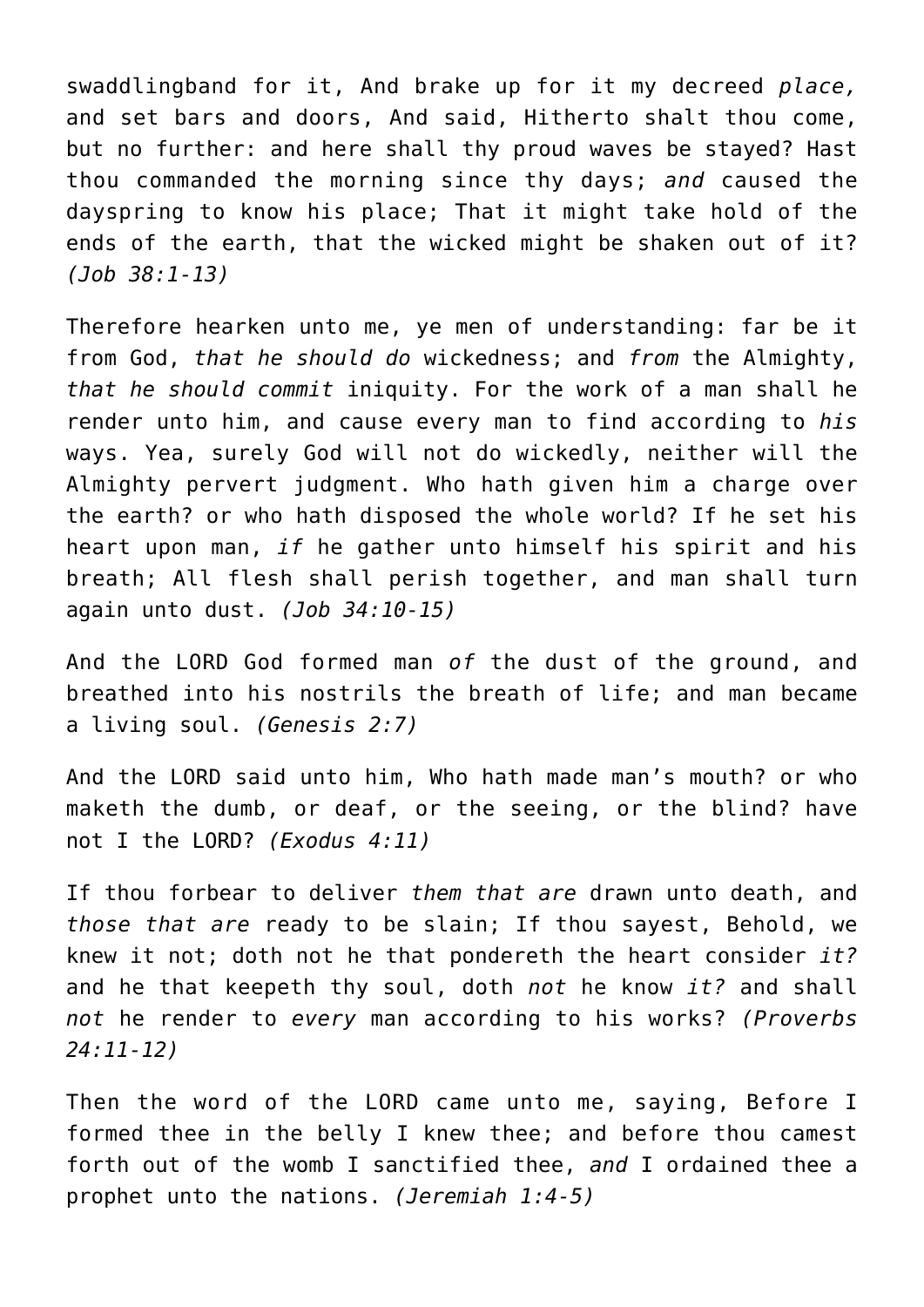What then shall I do when God riseth up? and when he visiteth, what shall I answer him? Did not he that made me in the womb make him? and did not one fashion us in the womb? *(Job 31:14-15)*

Lo, children *are* an heritage of the LORD: *and* the fruit of the womb *is his* reward. *(Psalm 127:3)*

Woe unto him that striveth with his Maker! *Let* the potsherd *strive* with the potsherds of the earth. Shall the clay say to him that fashioneth it, What makest thou? or thy work, He hath no hands? Woe unto him that saith unto *his* father, What begettest thou? or to the woman, What hast thou brought forth? *(Isaiah 45:9-10)*

Bel boweth down, Nebo stoopeth, their idols were upon the beasts, and upon the cattle: your carriages *were* heavy loaden; *they are* a burden to the weary *beast.* They stoop, they bow down together; they could not deliver the burden, but themselves are gone into captivity. Hearken unto me, O house of Jacob, and all the remnant of the house of Israel, which are borne *by me* from the belly, which are carried from the womb: And *even* to *your* old age I *am* he; and *even* to hoar hairs will I carry *you:* I have made, and I will bear; even I will carry, and will deliver *you.* To whom will ye liken me, and make *me* equal, and compare me, that we may be like? They lavish gold out of the bag, and weigh silver in the balance, *and* hire a goldsmith; and he maketh it a god: they fall down, yea, they worship. They bear him upon the shoulder, they carry him, and set him in his place, and he standeth; from his place shall he not remove: yea, *one* shall cry unto him, yet can he not answer, nor save him out of his trouble. Remember this, and shew yourselves men: bring *it* again to mind, O ye transgressors. *(Isaiah 46:1-8)*

What shall we say then that Abraham our father, as pertaining to the flesh, hath found? For if Abraham were justified by works, he hath *whereof* to glory; but not before God. For what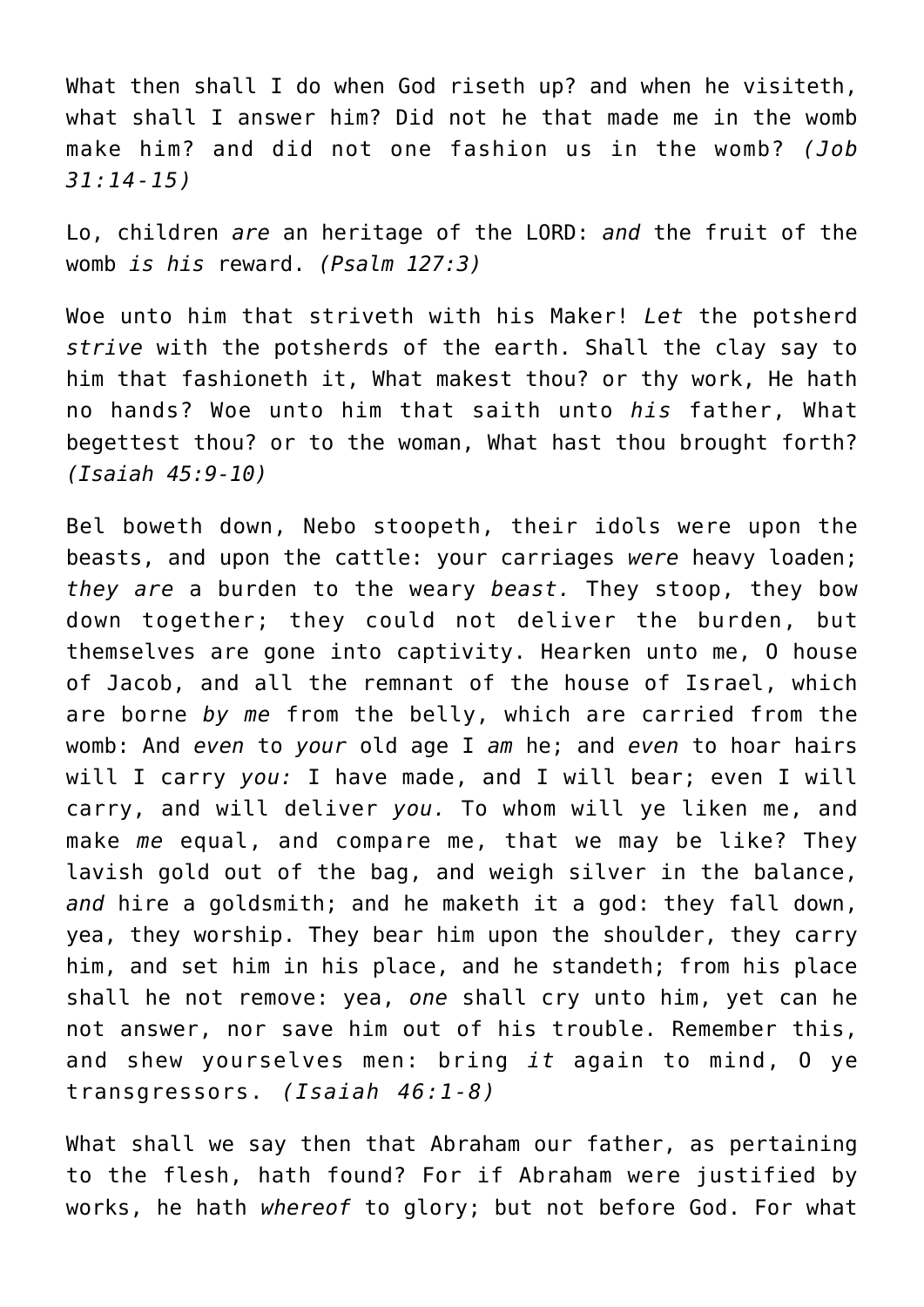saith the scripture? Abraham believed God, and it was counted unto him for righteousness. Now to him that worketh is the reward not reckoned of grace, but of debt. But to him that worketh not, but believeth on him that justifieth the ungodly, his faith is counted for righteousness. *(Romans 4:1-5)*

For by grace are ye saved through faith; and that not of yourselves: *it is* the gift of God: Not of works, lest any man should boast. *(Ephesians 2:8-9)*

For ye see your calling, brethren, how that not many wise men after the flesh, not many mighty, not many noble, *are called:* But God hath chosen the foolish things of the world to confound the wise; and God hath chosen the weak things of the world to confound the things which are mighty; And base things of the world, and things which are despised, hath God chosen, *yea,* and things which are not, to bring to nought things that are: That no flesh should glory in his presence. *(I Corinthians 1:26-29)*

They that make a graven image *are* all of them vanity; and their delectable things shall not profit; and they *are* their own witnesses; they see not, nor know; that they may be ashamed. Who hath formed a god, or molten a graven image *that* is profitable for nothing? Behold, all his fellows shall be ashamed: and the workmen, they *are* of men: let them all be gathered together, let them stand up; *yet* they shall fear, *and* they shall be ashamed together. The smith with the tongs both worketh in the coals, and fashioneth it with hammers, and worketh it with the strength of his arms: yea, he is hungry, and his strength faileth: he drinketh no water, and is faint. The carpenter stretcheth out *his* rule; he marketh it out with a line; he fitteth it with planes, and he marketh it out with the compass, and maketh it after the figure of a man, according to the beauty of a man; that it may remain in the house. He heweth him down cedars, and taketh the cypress and the oak, which he strengtheneth for himself among the trees of the forest: he planteth an ash, and the rain doth nourish *it.*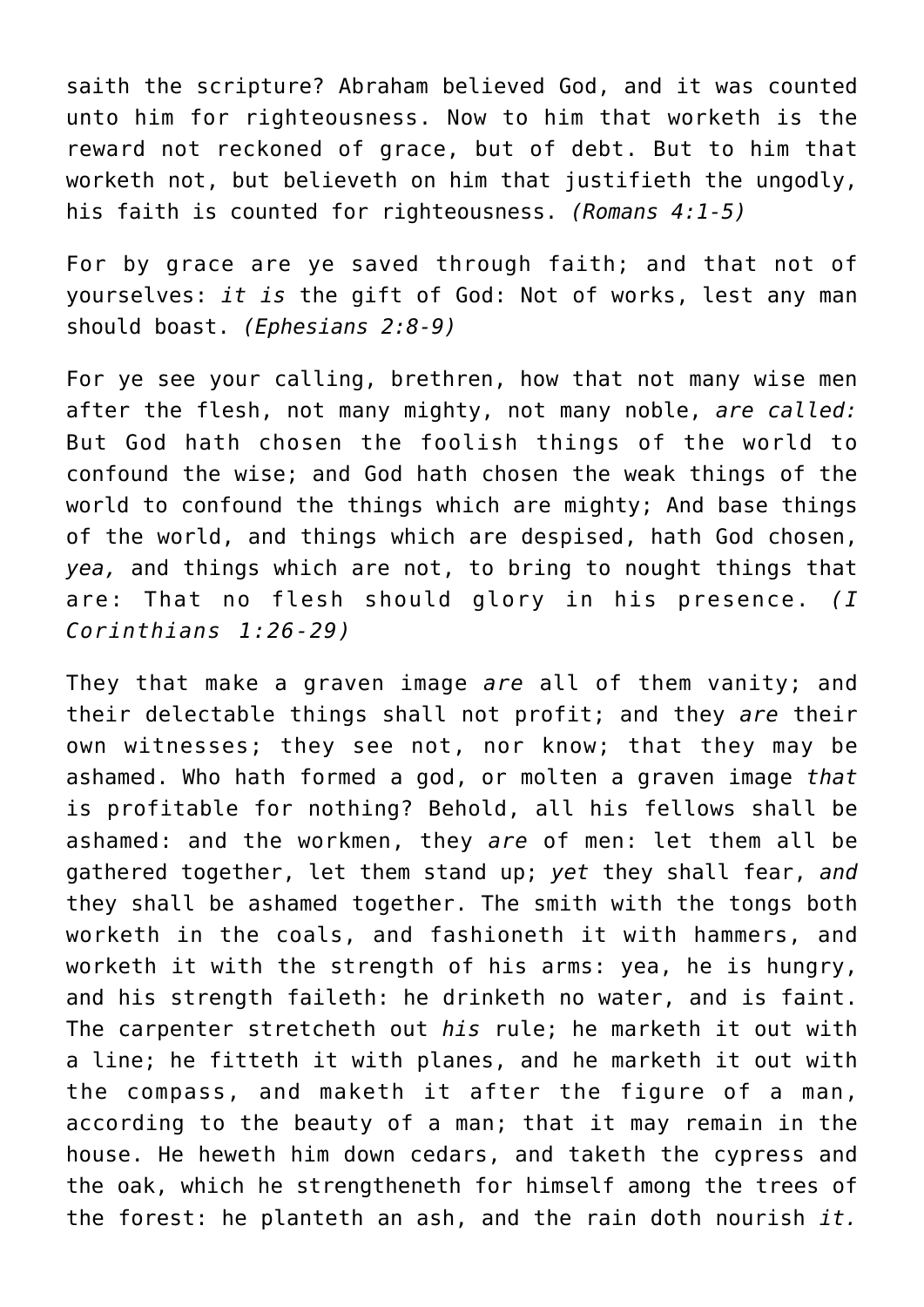Then shall it be for a man to burn: for he will take thereof, and warm himself; yea, he kindleth *it,* and baketh bread; yea, he maketh a god, and worshippeth *it;* he maketh it a graven image, and falleth down thereto. He burneth part thereof in the fire; with part thereof he eateth flesh; he roasteth roast, and is satisfied: yea, he warmeth *himself,* and saith, Aha, I am warm, I have seen the fire: And the residue thereof he maketh a god, *even* his graven image: he falleth down unto it, and worshippeth *it,* and prayeth unto it, and saith, Deliver me; for thou *art* my god. They have not known nor understood: for he hath shut their eyes, that they cannot see; *and* their hearts, that they cannot understand. And none considereth in his heart, neither *is there* knowledge nor understanding to say, I have burned part of it in the fire; yea, also I have baked bread upon the coals thereof; I have roasted flesh, and eaten *it:* and shall I make the residue thereof an abomination? shall I fall down to the stock of a tree? He feedeth on ashes: a deceived heart hath turned him aside, that he cannot deliver his soul, nor say, *Is there* not a lie in my right hand? *(Isaiah 44:9-20)*

Hear this, all *ye* people; give ear, all *ye* inhabitants of the world: Both low and high, rich and poor, together. My mouth shall speak of wisdom; and the meditation of my heart *shall be* of understanding. I will incline mine ear to a parable: I will open my dark saying upon the harp. Wherefore should I fear in the days of evil, *when* the iniquity of my heels shall compass me about? They that trust in their wealth, and boast themselves in the multitude of their riches; None *of them* can by any means redeem his brother, nor give to God a ransom for him: (For the redemption of their soul *is* precious, and it ceaseth for ever:) That he should still live for ever, *and* not see corruption. For he seeth *that* wise men die, likewise the fool and the brutish person perish, and leave their wealth to others. Their inward thought *is, that* their houses *shall continue* for ever, *and* their dwelling places to all generations; they call *their* lands after their own names.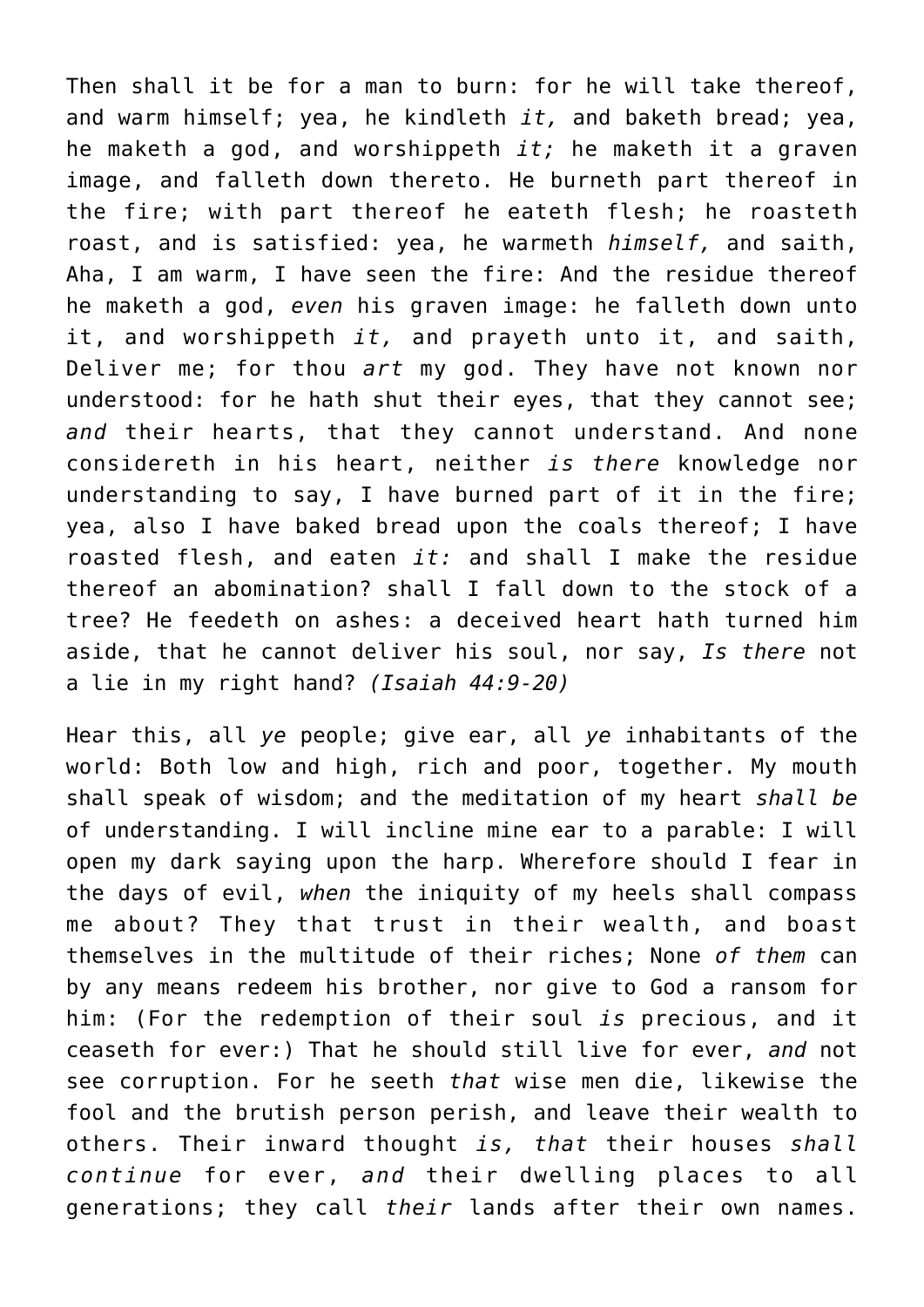Nevertheless man *being* in honour abideth not: he is like the beasts *that* perish. This their way *is* their folly: yet their posterity approve their sayings. Selah. Like sheep they are laid in the grave; death shall feed on them; and the upright shall have dominion over them in the morning; and their beauty shall consume in the grave from their dwelling. But God will redeem my soul from the power of the grave: for he shall receive me. Selah. Be not thou afraid when one is made rich, when the glory of his house is increased; For when he dieth he shall carry nothing away: his glory shall not descend after him. Though while he lived he blessed his soul: and *men* will praise thee, when thou doest well to thyself. He shall go to the generation of his fathers; they shall never see light. Man *that is* in honour, and understandeth not, is like the beasts *that* perish. *(Psalms 49:1-20)*

And thinkest thou this, O man, that judgest them which do such things, and doest the same, that thou shalt escape the judgment of God? Or despisest thou the riches of his goodness and forbearance and longsuffering; not knowing that the goodness of God leadeth thee to repentance? But after thy hardness and impenitent heart treasurest up unto thyself wrath against the day of wrath and revelation of the righteous judgment of God; Who will render to every man according to his deeds: To them who by patient continuance in well doing seek for glory and honour and immortality, eternal life: But unto them that are contentious, and do not obey the truth, but obey unrighteousness, indignation and wrath, Tribulation and anguish, upon every soul of man that doeth evil, of the Jew first, and also of the Gentile; But glory, honour, and peace, to every man that worketh good, to the Jew first, and also to the Gentile: For there is no respect of persons with God. *(Romans 2:3-11)*

I have spread out my hands all the day unto a rebellious people, which walketh in a way *that was* not good, after their own thoughts; A people that provoketh me to anger continually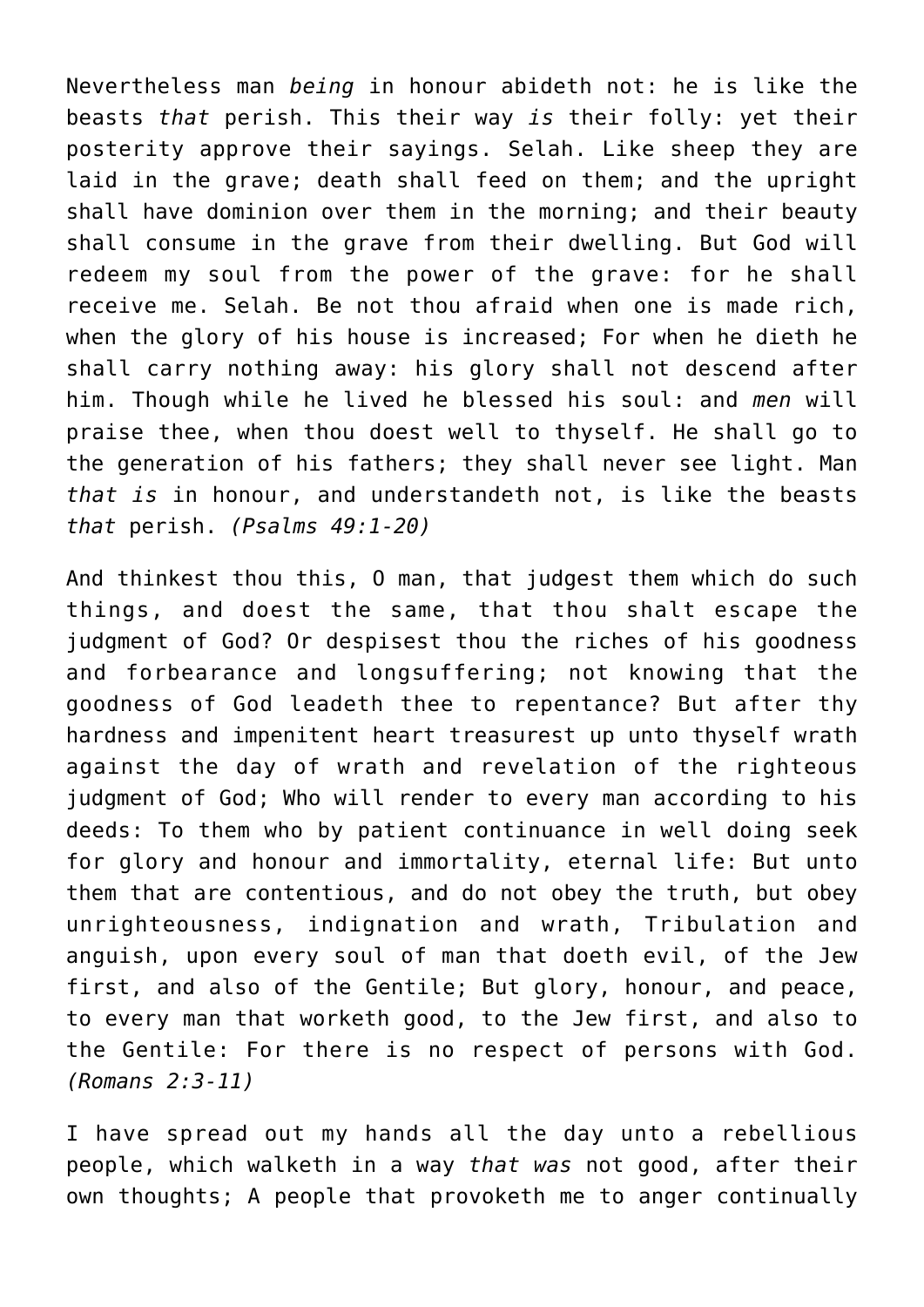to my face; that sacrificeth in gardens, and burneth incense upon altars of brick; Which remain among the graves, and lodge in the monuments, which eat swine's flesh, and broth of abominable *things is in* their vessels; Which say, Stand by thyself, come not near to me; for I am holier than thou. These *are* a smoke in my nose, a fire that burneth all the day. *(Isaiah 65:2-5)*

And when Peter saw *it,* he answered unto the people, Ye men of Israel, why marvel ye at this? or why look ye so earnestly on us, as though by our own power or holiness we had made this man to walk? The God of Abraham, and of Isaac, and of Jacob, the God of our fathers, hath glorified his Son Jesus; whom ye delivered up, and denied him in the presence of Pilate, when he was determined to let *him* go. But ye denied the Holy One and the Just, and desired a murderer to be granted unto you; And killed the Prince of life, whom God hath raised from the dead; whereof we are witnesses. *(Acts 3:12-15)*

And the second angel poured out his vial upon the sea; and it became as the blood of a dead *man:* and every living soul died in the sea. And the third angel poured out his vial upon the rivers and fountains of waters; and they became blood. And I heard the angel of the waters say, Thou art righteous, O Lord, which art, and wast, and shalt be, because thou hast judged thus. For they have shed the blood of saints and prophets, and thou hast given them blood to drink; for they are worthy. *(Revelation 16:3-6)*

And the fourth angel poured out his vial upon the sun; and power was given unto him to scorch men with fire. And men were scorched with great heat, and blasphemed the name of God, which hath power over these plagues: and they repented not to give him glory. And the fifth angel poured out his vial upon the seat of the beast; and his kingdom was full of darkness; and they gnawed their tongues for pain, And blasphemed the God of heaven because of their pains and their sores, and repented not of their deeds. *(Revelation 16:8-11)*